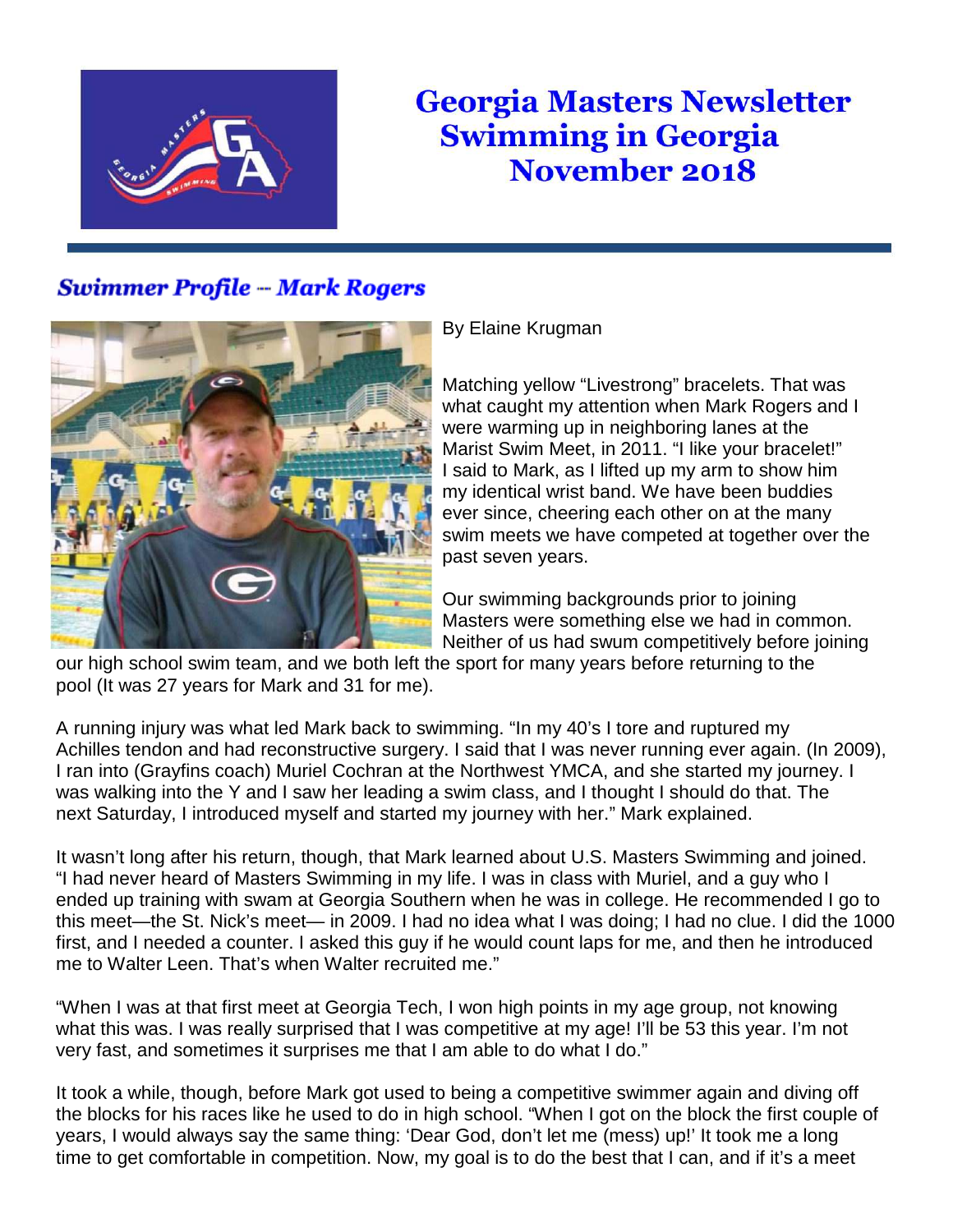that has awards or ribbons, I want to win," Mark said, adding that he has another goal: "My hope is to be 80 years old and still going off the blocks. I want to do this until I'm a shriveled up old man!"

That's a realistic goal, especially if Mark is able to continue managing a health issue that has become an obstacle on occasion – asthma. As he explained, "At the Y where I swim with Muriel, the air quality is not the best, and there are times I struggle. When I go to Auburn or wherever, I will leave the pool deck and go outside to get fresh air, because the chlorine gas will irritate my lungs. I have to manage what I do. Every once in a while, I'll forget, and my body will send me a signal. I have my inhaler with me on the deck, and I have to have it with me when I race. There were two meets where I was doing an event, and I had to stop. What happened was just so bad that I couldn't overcome it. Two years ago, I was doing the 400 IM at the Auburn meet, and I had an asthma attack during the butterfly portion of the event. I struggled to breathe. I finished – I wasn't very fast – and Muriel had to give me my inhaler. That was awful! I turned to do the last 25 of fly and all of a sudden, I died. I had a panic attack, and it freaked me out. Now, before a big meet, I go to my pulmonologist and make sure my lungs are ok," Mark explained about his condition.

Asthma doesn't keep this enthusiastic competitor out of the pool, though, and he has a solid training schedule to prepare for the long events he prefers racing at meets. In a typical week, Mark trains 3,000 – 4,500 yards per session during early morning workouts at a couple of different pools. "Being a school teacher, I can't leave the building and go train during the day. So, during the school year, I train on Tuesdays, Thursdays, and Fridays, 5:45-6:45, and then on Saturday and Sunday mornings. When school is not in session, I go six days a week." Two of those weekly sessions are coached by Ryan Bried at Ace Aquatic Club where Muriel also trains. In Summer, during long course season, he swims at Mountain View and is coached by Pat Eddy.

Mark has nothing but great things to say about all three of the coaches he trains with throughout the year, especially Muriel who he also took a Level 1 and Level 2 Masters coaching class with, in 2016. As he explained, "I had never really been coached in this sport; I had no idea what to expect. Muriel by far has been the biggest influence in my coaching life. She literally has saved my life. She has helped me as a swimmer, she has helped me at meets; it has led to competition and meeting great people. She introduced me to a world that I never knew existed, and I love competing; it's a blast! I really enjoy it. Ryan Bried, himself a very accomplished swimmer, has given me tips and has helped me to become a better swimmer."

About Pat Eddy, Mark said, "The great thing about Pat is that when he talks to you, and he's giving you advice and encouraging, he's always just focusing on you and the things you are doing. He's so great in that way. Even when he's telling you what you can do better, he's doing it in such a positive and encouraging way."

Muriel, Ryan, and Pat have also helped Mark to become a better swim coach at the high school where he teaches. "I have taken what they have shown and taught me, and I apply it to my high school swimmers. I write up the workouts for the team, and I always try and think about what Muriel, Pat, or Ryan, have said. I try to give lessons on what they have taught me," Mark said, adding that when he is assigned drills at workouts that work well for him, he's enthusiastic about sharing them with his high school swimmers.

"I love being a high school coach. I love my kids. This is my fourth sport that I have coached in all of the 25 years I've been a teacher and a coach, but swimming is the one I really like, and the sport I do competitively. It is very enjoyable. There's this one young lady. When she started three years ago, she had almost no confidence. She was really a timid kid. She's now a junior, and I teach her in class. She has come a long way and has gained confidence. It's cool to see a kid grow up."